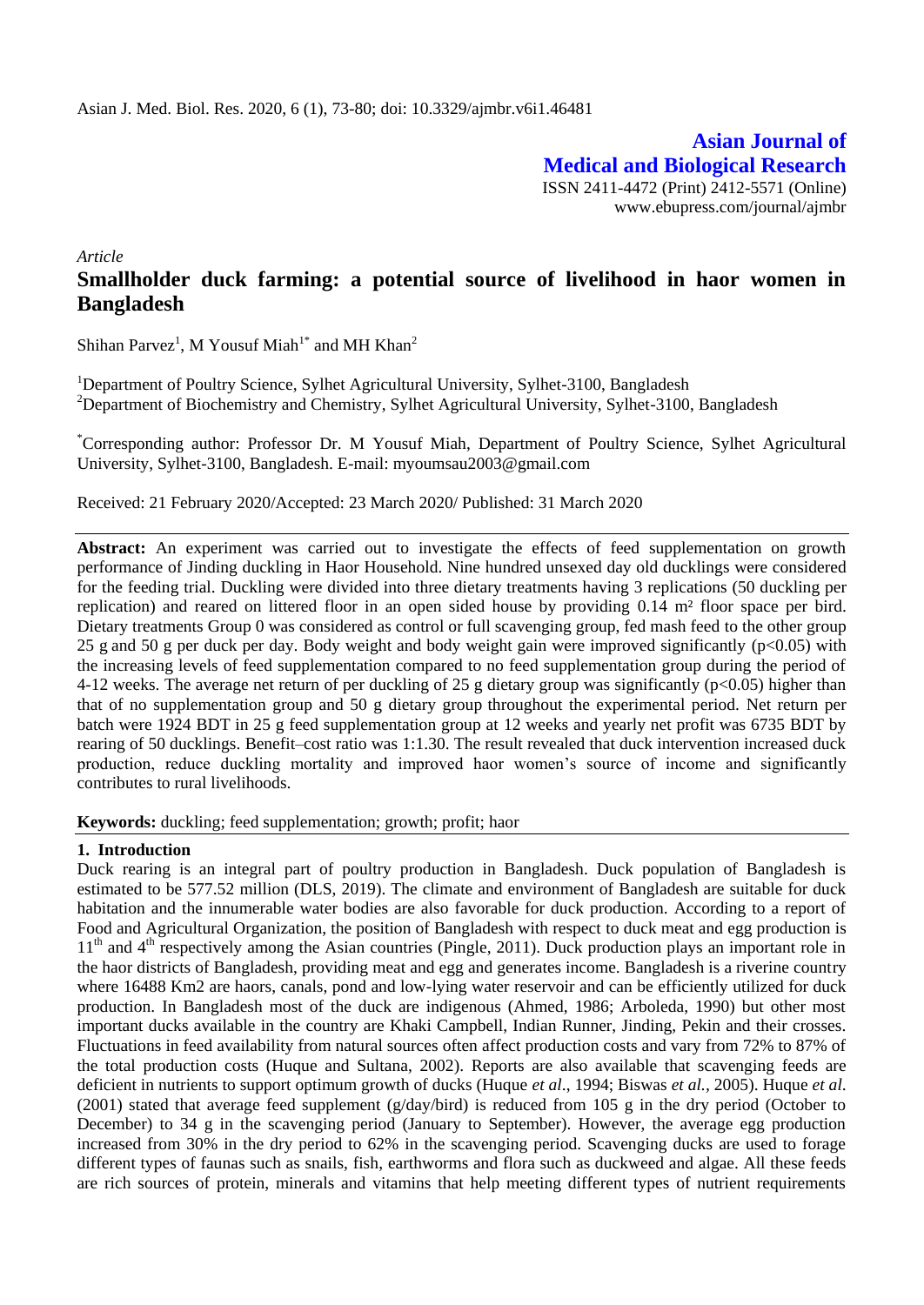needed by ducks and increasing their productivity. Nevertheless, the availability of natural feed resources is affected by their habitats, the waterlogged areas that vary according to seasons of the year and regions of the country. Huque and Sultana (2002) reported that natural water areas in different districts of Bangladesh vary from 151 to 12731 hectares. Total national supply of duck eggs is 73.03 million, 80 percent of which comes from the Haor districts. Hatcheries being the supplier of ducklings play major role in determining the trend of the sub-sector in the commercial market (Oxfam, 2013). It would be possible if they are supported with some feed supplements, vaccine, medicines as well as training. Nutrition has much more effect on production duck being the most important poultry species can contribute to change the economic status and also provide employment to the unemployed youth, rural widow and women of the farmers in these low land areas. The aim of this study was the effect of feed supplementation on growth performance and profitability of ducks in haor smallholders of Sylhet.

#### **2. Materials and Methods**

The trial was conducted in the farmer's house in haor area with day old ducklings. A survey was conducted in three villages of Haripur, Sylhet district to assess the existing village duck production system. A formal survey schedule was used to collect relevant data, using a multi-stage sampling technique. A total of 20 village households were considered for the study and training was arranged for them. Subsequently an experiment was carried out in order to evaluate effects of feed supplementation to ducklings on growth performance under the haor condition of Sylhet, Bangladesh. Nine hundred day old ducklings were distributed among 18 farmers. Each farmer received 50 birds. For take care of day old ducklings during their early stage of growth without the help of broody hens and there were problems of predators which might cause losses of ducklings, it was decided to rear ducklings for the first three weeks in the confinement in the farmer's house. Thus the distributed ducklings would be more able to adapt under village condition.

Dietary treatments were: Control,  $T_0$  = without supplemental feed except those farmers provided under traditional system,  $T_1=25$  g feed supplementation under scavenging condition,  $T_2=50$  g feed supplementation under scavenging condition. Diets were formulated using locally available feedstuffs. Ducklings were initially fed with a standard mash diet containing 2850 kcal ME/kg diet (20% crude protein (CP), as fed) from hatch to 42 days of age. At day 42, these birds were fed diets that contained 17%CP (as fed) and energy density level (2950 kcal ME/kg diet) (Table 1). The diets were fed until the birds were 84 days of age. The chemical analyses of different feed ingredients were carried out by following standard methods (AOAC, 2004; Kent *et al.,* 1967; Hall and Hacskaylo, 1963). Proximate components, Calcium (Ca) and total Phosphorous (P) of those ingredients were determined in the Animal Nutrition Laboratory, Department of Livestock Services (DLS) and in the Department of Poultry Science, Sylhet Agricultural University. Calcium and total P were determined by atomic absorption and spectrophotometer (FAO, 1989). Amino acids were determined by amino acid analyzer in the Institute of Food Science and Technology of BCSIR Laboratory in Dhaka. The ducklings were immunized against duck plague and duck cholera as per recommendation of the manufacturers.

Records were kept of body weight, feed consumption, mortality, production costs and sale price of live bird. Feed conversion ratio (FCR), net return, cost benefit ratio (BCR) and survivability were calculated. Recorded and calculated data of the diets fed to birds were analyzed by General Linear Model's procedure of SAS (2008) program. Differences among means were determined by the least significant difference (LSD) procedure of SAS (2008).

## **3. Results and Discussion**

#### **3.1. Status of duck farmers**

On the basis of age (years) of the farmers of the study areas were arranged into three main groups namely: young, middle-aged and old. Information exhibited in Table 2 show that most of the farmers (45%) in the study territory were middle-aged, young aged were (35%) and old aged were (20%). Educational qualification was measured by direct interview with the respondent farmers in the study area. Twenty (20%) percent farmers received primary education and only five (5%) percent had higher secondary or above level of education. The literacy rate was twenty five (25%) percent. The state of education is very disappointing in Haor areas. According to NIPOR, Sylhet district (which has the largest concentration of Haors) has the lower proportion of people attending the primary and secondary education in compare to other divisions. Thirty five percent of the respondent farmers had larger family size (more than 7 members) which was followed by medium size forty five percent and small size twenty percent of the farmers. The literacy rate of 57 per cent recorded seemed to be lower than that of national average of 64.67 per cent (BBS, 2007)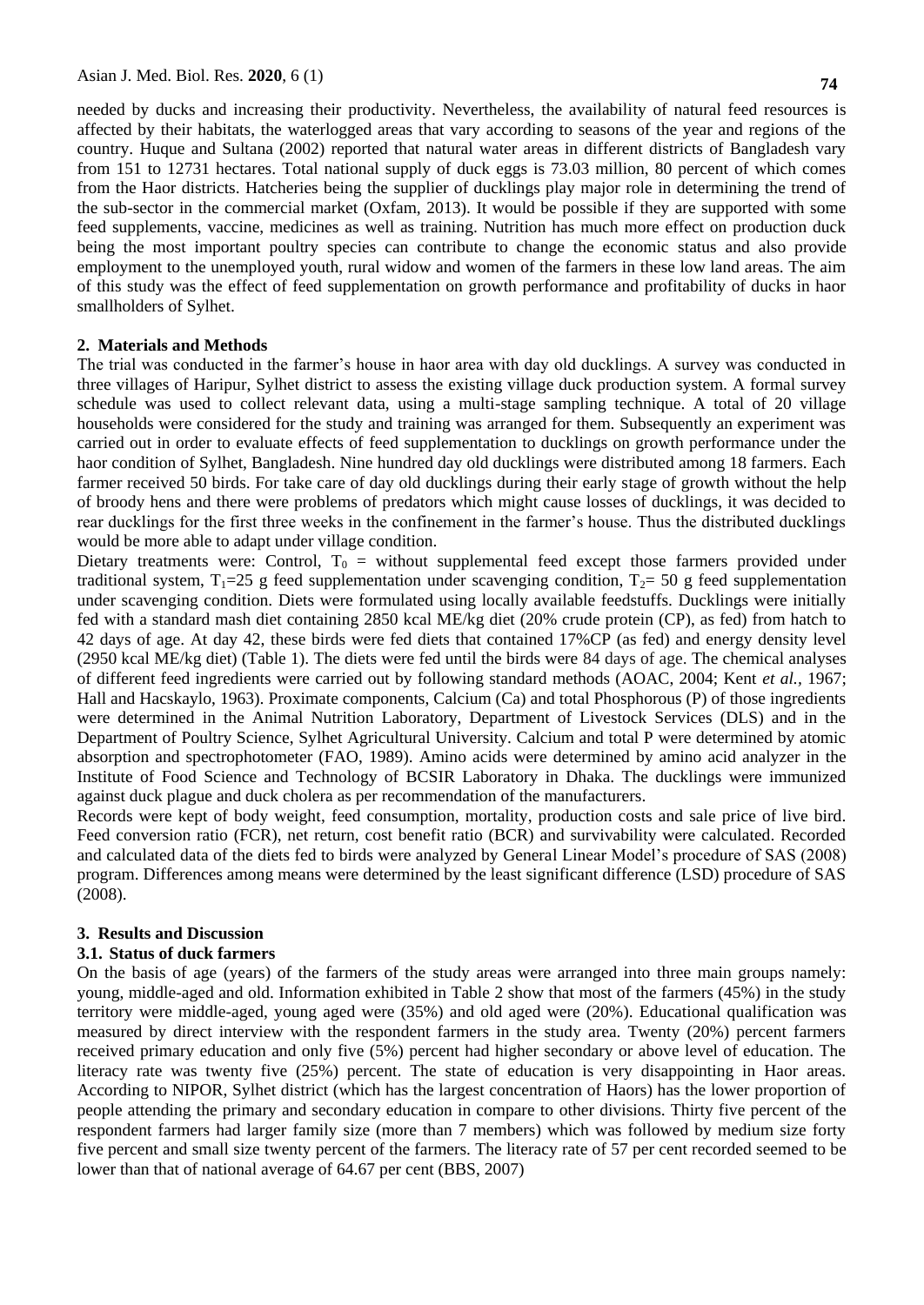The occupation of the participant farmers are shown in Table 2. From the table it is evident that most of respondent farmers (45%) had agriculture as their main occupation followed by Duck farming (25%), business (20%) and service (10%). The participant duck farmers had some subsidiary occupation which helped them in earning some extra income.

According to the number of duck rearing farmer were classified into three categories (small, Medium and large) that shown in Table 2. Seventy (70%) percent farmer rear below 25 duck, about fifteen (15%) farmer rear 26- 100 duck and also fifteen (15%) farmer rear above 100 duck in this study area. On the basis of land amount farmer also classified into three group 1. landness/small group whose have no land or less than 0.05 acre land 2. medium group whose have between 0.05-2.5 acre land and last one is large group whose have more than 2.5 acre land. From Table 3 about (15%) farmer were small group, (65%) farmer were medium group and (20%) farmer were large group, maximum farmer were medium group in this study area.

Feeding management is the most important factor in duck farming. Because, feed cost is the highest cost among all other production costs. Efficient management in feeding duck saves production cost that increases net return from duck farm. From Table 4 among farmers, 40 percent did not supply additional feed to their ducks. Ducks were reared under scavenging condition (with only natural feed resources) during rainy season, whereas, 60 percent farmers gave supplemental feeding to their ducks to maximize egg production. The main components of supplemental feeds were paddy, a mixture of rice and broken rice and a mixture of rice polish and wheat bran and mixed feed materials. About 55 percent farmers supplemented their ducks with mixed feed whereas 10%, 10% and 25% farmers supplemented their ducks with paddy, a mixture of rice and broken rice, a mixture of rice polish and wheat bran.

Table 4 show the average egg consumption per person per year in study area. On the basis of egg consumption farmer are classified into three categories, 1. Less consumption group who eat less than 50 egg per year about 10% farmer eat less than 50 egg per year, 2. Medium consumption group (50-100 egg/person/year) about 55% farmer eat 50-100 egg per year.

High consumption group (above 100 egg/person/year) about 35% farmer eat above 100 egg per year. Table 4 also show the average duck meat consumption per person per year in study area. On the basis of meat consumption farmer are classified into three categories, 1. low consumption group who eat less than 2 kg meat per year about 40% farmer eat less than 2 kg duck meat per year, 2. medium consumption group (2-5 kg meat/person/year) about 55% farmer eat 2-5 kg meat per year, 3. high consumption group (above 5 kg meat/person/year) about 5% farmer eat above 5 kg meat per year.

### **3.2. Growth performance**

The effects of dietary supplementation on growth performance are shown in Table 5. Day old body weight of different group of duckling had no significant difference among the three dietary groups. Body weight of  $4<sup>th</sup>$ week had no significant difference among the three dietary groups. Body weight of  $12<sup>th</sup>$  week was 717, 1100 and 1256.66 in 0, 25 g and 50 g dietary group respectively. The weight was higher in 50 g feed supplementation group in every stage of weighing compare with other. The body weight of control group was lower among the treated group. There was a significant (p<0.05) difference between the treated group and control group. The present study was in agreement with the findings of earlier workers (Rahman *et al*., 2007; Men *et al*., 1995; Huque and Hossain, 1991; Kamal, 1993; Ketarun, 1998 and Ukil, 1992) who on the basis of their feeding trials reported that increased live weight gain was the result of supplementary feeding in addition to scavenging. But the present findings were contradict with the Chakravarti and Mohan (2014), they found 828 g body weight at 12 weeks of age in farmer field.

The results showed that differences in body weight gains were statistically significant  $(p<0.05)$  among the treatment at 12 weeks. The weekly average body weight gain of 50 g dietary group was found higher than that of 25 g dietary group and no supplementation group throughout the experimental period. Huque (1999) found significantly (P<0.01) higher live weight gain in ducks due to supplementary feeding compared to birds that were reared on scavenging. Normal growth in ducks was highly dependent on nutritional content, especially essential amino acids (Kamran *et al*., 2008). Other researchers also stated that besides proper nutritional diet, genetics, and management had great influence on the performance and carcass quality of ducks (Adeola, 2006; Xie *et al*., 2014). Normal growth in poultry is not enough only with limited availability of source materials or energy substrate as a result of the synthesis of proteins (amino acids), but also very influential in the groove in the regulation of growth, protein synthesis by their interaction with growth hormone (Dorup, 2004).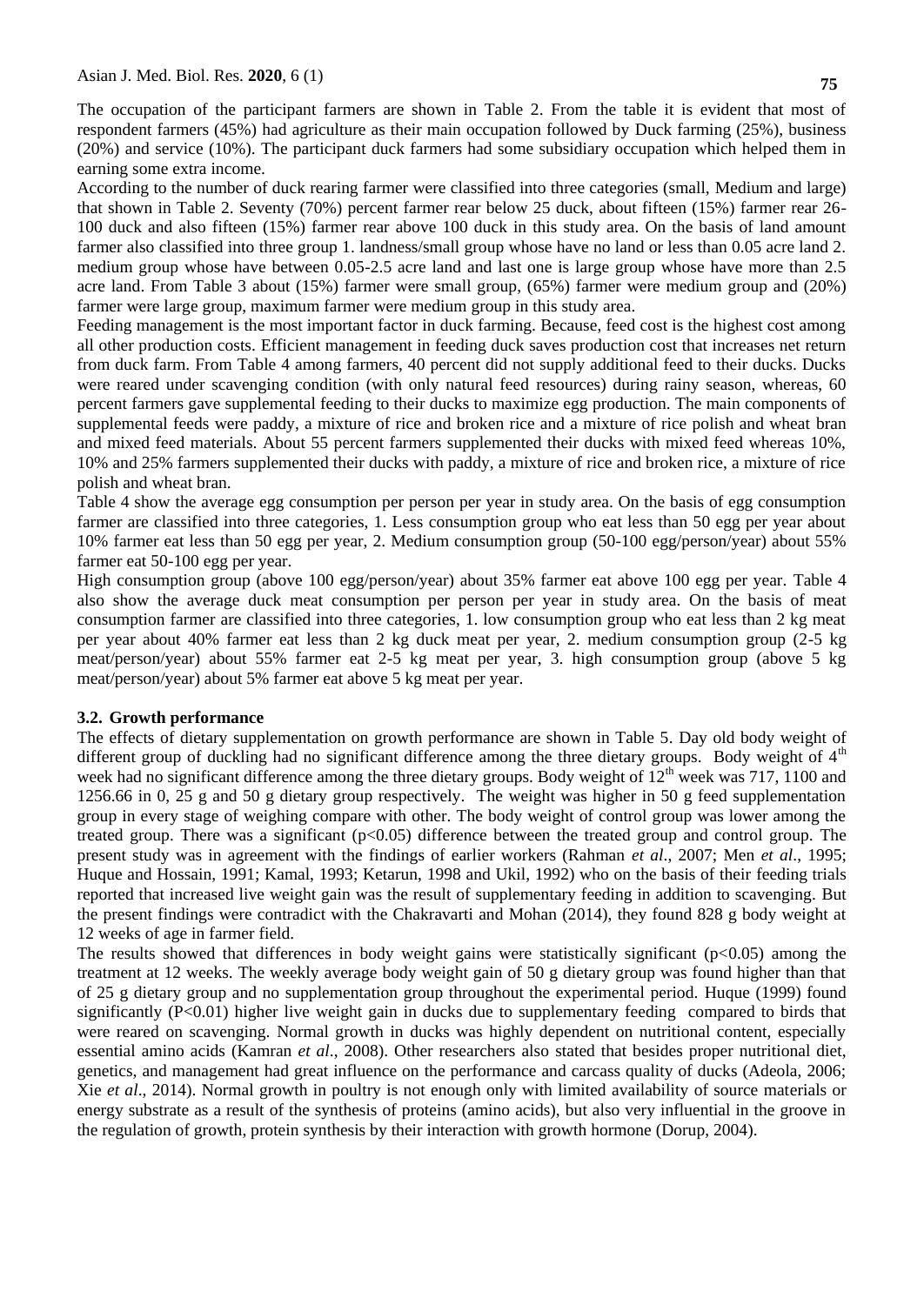### **3.3. Feed intake**

The results showed that differences in feed intake were statistically significant ( $p<0.05$ ) among the treatment. The highest feed intake was observed at  $12<sup>th</sup>$  week for 50 g dietary group was 3667.48 g/b, for 25 g dietary group was (2266.64 g/b) and no supplementation group duckling allow to fully scavenging in environment. It was thought that feed consumption to be related to the response of each individual to take advantage of the nutrients, especially protein content in diet. Alleman *et al.* (2000) and Pesti (2009) stated that each type of poultry had different response to the nutrition, especially protein content and amino acid obtained through diet consumed.

Provision of various levels in the treatment ration was significantly (P<0.05) affected the FCR. The average FCR of Jinxing ducks under 50 g dietary group (2.91) was significantly different (P<0.05) when compared to no supplementation group and 25 g dietary group treatments. There were decline pattern of FCR with increasing dietary feed supplementation. The lowest FCR was found under 25 g dietary group treatment (2.06) while the highest was found in 50 g dietary group (2.91). The results are consistent with the research results of Kamran *et al.* (2008) who reported that in addition to the role of supplementation in the ration not only served to sustain growth, but also reduced feed consumption and lower FCR. Bons *et al.* (2002) also noted that the increasing content of feed supplementation decreased FCR of growing Jinding duck. The decrease of FCR due to increasing feed supplement in this study also confirmed by other researchers who claimed that application of feed supplementation in the grower-balanced diet causing low FCR due to the more efficient in forming muscle fibers in the form of meat (Dorup, 2004; Fan *et al.,* 2008). Ketaren (2006) found that FCR of duck fed diets contained pollard at level of 30, 40 and 50% respectively were 3.42; 3.39 and 3.47, while feed intake respectively were 6059, 6190 and 6111 g/bird for ducks raised up to 8 weeks of age.

Survivability percentage of Jinding duck observed in the present study in Table 5. The results showed that differences in Survivability percentage were statistically significant (p<0.05) among the different treatments. The average Survivability percentage of 50 g dietary group was found higher than that of 25 g dietary group and no supplementation group throughout the experimental period. This finding is almost similar with the works of Padhi *et al.* (2009) and Jalil *et al.* (1997) they that found average survivability percentage of duck is 82.2% that were much less in comparison to the present observation which might be due to the fact that in both the later cases, commercial feed were provided throughout the experiment. Hamid *et al.* (1988) who found that Survivability percentage ranged between 71 to 83% in three different dietary group. Islam *et al.* (2016) reported that Survivability percentage of ducks ranged between 95 to 65% with an average of 80%. Mortality is a serious problem in haor duck production and it needs intervention. Vaccination of flocks is effective but most farmers were unable to vaccinate mainly because of lack of information, skills and high cost of vaccines (Njue *et al.*, 2006). It was noted from the famers that the causes of high mortality in farmer's house ducks under six weeks of age were lack of quality feeds, theft and predators (dogs and eagles). Ducks can be protected from predators by providing shelters and supplementary feeds can be given to ducklings under six weeks of age to improve survivability. It is believed that ducklings older than six weeks might be able to escape attacks from the predators and also successfully search for food. The high costs involved in provision of housing and feeds to ducklings might be challenging in the poverty restricted rural haor communities and it might be necessary but feasible to use locally produced feed resources and building materials.

#### **3.4. Economic analysis**

Economics of ducklings fed on different level of supplementation are shown in Table 6. The results showed that differences in average net return were statistically significant (p<0.05) among the different dietary groups. The highest net return of per duck was observed at  $12<sup>th</sup>$  week for 25 g dietary group was 38.49 BDT, no supplementation group was 28.08 BDT and lowest net return was 50 g dietary group was 16.98 BDT per duck. The average net return of per duckling of 25 g dietary group was found higher than that of no supplementation group and 50 g dietary group throughout the experimental period. Net return per batch were 1924 BDT in 25 g feed supplementation group at 12 weeks and yearly net profit was 6735 BDT by rearing of 50 ducklings. Benefit–cost ratio was 1:1.30.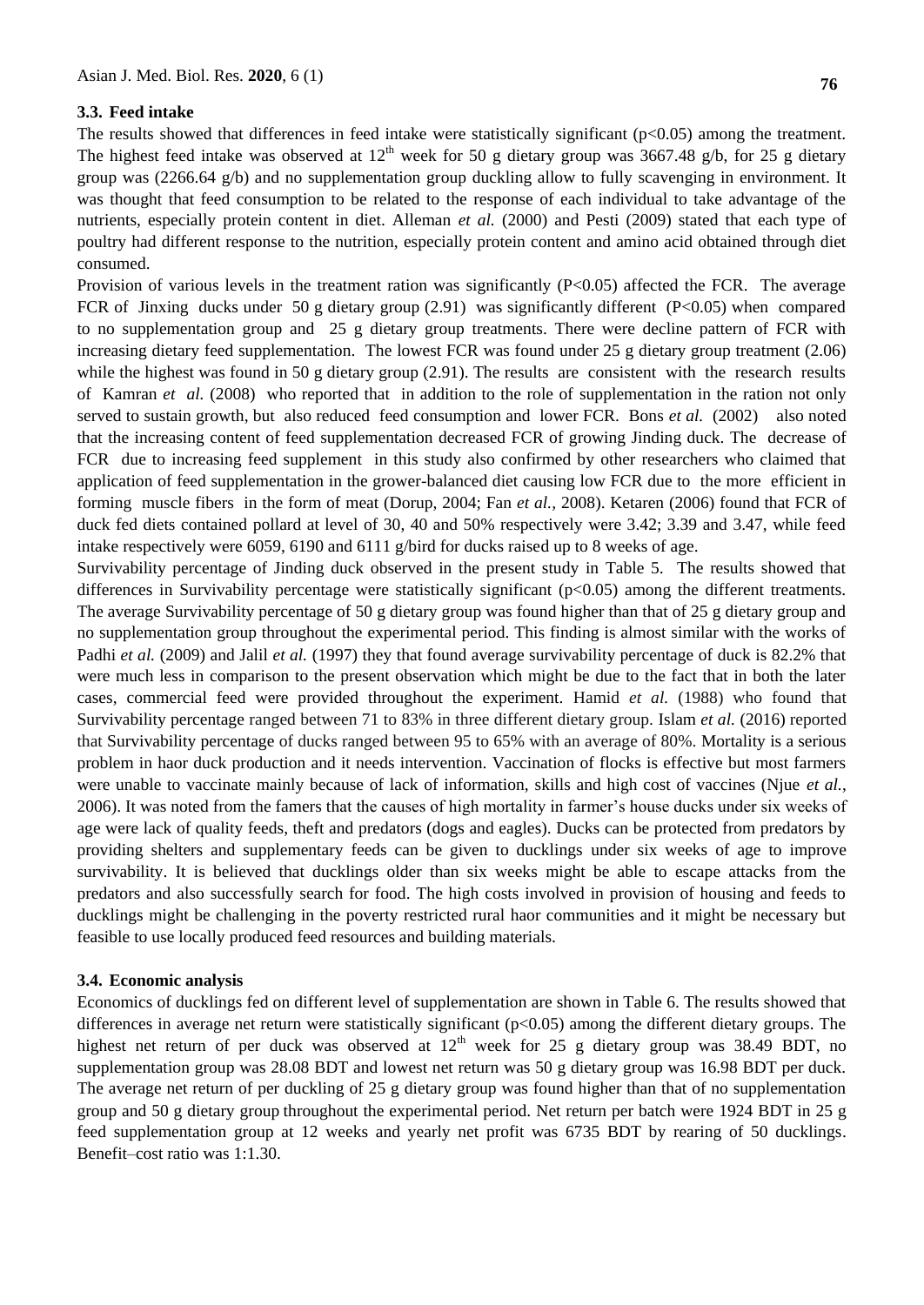# **Table 1. Feed ingredients and nutrient composition of duck diets.**

| <b>Ingredients</b> (kg)     | <b>Duck starter</b> | Duck grower    |
|-----------------------------|---------------------|----------------|
| Maize                       | 48                  | 50             |
| Rice Polish                 | 21.25               | 23.85          |
| Soybean Meal                | 25                  | 20             |
| Meat and bone meal          | $\overline{2}$      | $\overline{2}$ |
| Soybean oil                 | $\boldsymbol{0}$    | 0.5            |
| DCP                         | $\overline{2}$      | $\overline{2}$ |
| Methionine                  | 0.22                | 0.2            |
| Lysine                      | 0.2                 | 0.1            |
| Salt                        | 0.22                | 0.22           |
| Na-Bicarbonate              | 0.24                | 0.24           |
| Lime stone                  | 0.6                 | 0.6            |
| Vit. Mineral                | 0.25                | 0.25           |
| Phytase                     | 0.02                | 0.02           |
| Toxin binder                | 0.02                | 0.02           |
| Total                       | 100                 | 100            |
| <b>Calculated Nutrients</b> |                     |                |
| ME (Kcal/kg)                | 2850                | 2900           |
| $\cal CP$ %                 | 20                  | 17             |
| CF %                        | 6.73                | 6.7            |
| Ca %                        | 1.08                | 1.04           |
| $\, {\bf P}$ %              | 0.62                | 0.60           |
| Lysine %                    | 1.13                | 0.88           |
| Methionine %                | 0.51                | 0.45           |

# **Table 2. Status of duck farmers in Haripur village.**

| <b>Parameters</b>                    | Category                    | Farmers (%) |  |
|--------------------------------------|-----------------------------|-------------|--|
| Age (year) of the farmers            | Young $(<$ 35 years)        | 35          |  |
|                                      | Middle-Aged (36-50)         | 45          |  |
|                                      | Old $($ > 50 years)         | 20          |  |
| Level of Education                   | Illiterate                  | 25          |  |
|                                      | Can sign only               | 30          |  |
|                                      | Primary                     | 20          |  |
|                                      | Secondary                   | 20          |  |
|                                      | HSC or above                | 5           |  |
| Family Size of the farmers           | Small (up to 4)             | 20          |  |
|                                      | Medium $(5-6)$              | 45          |  |
|                                      | Large $(> 6$ members)       | 35          |  |
| Occupation of duck farmers           | Duck farming                | 25          |  |
|                                      | <b>Agriculture Service</b>  | 45          |  |
|                                      | <b>Business</b>             | 20          |  |
|                                      | Service                     | 10          |  |
| Number of duck rearing of the farmer | Small $(<25$ duck)          | 70          |  |
|                                      | Medium (26-100 duck)        | 15          |  |
|                                      | Large $(>100$ duck)         | 15          |  |
| Amount of the land of farmer         | Small/Landless (<0.05 acre) | 15          |  |
|                                      | Medium (0.051-2.5 acre)     | 65          |  |
|                                      | Large $(>2.51$ acre)        | 20          |  |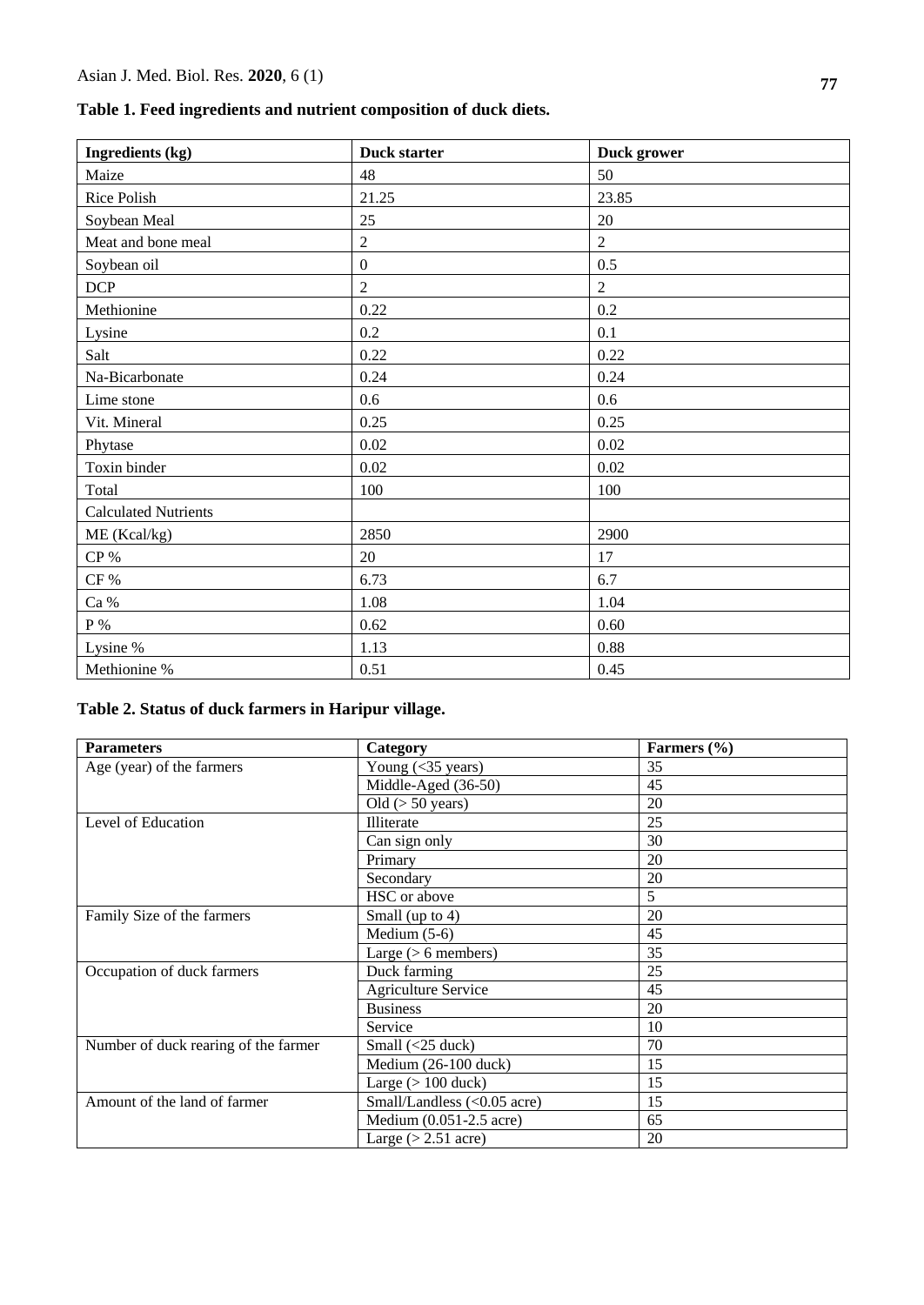| <b>Parameters</b>               | Category                       | Farmers $(\% )$ |
|---------------------------------|--------------------------------|-----------------|
| Duck feed Source                | Only Scavenging                | 40              |
|                                 | Scavenging and supplementation | 60              |
| Amount of feed                  | Adequate                       | 35              |
|                                 | Inadequate                     | 65              |
| Feed ingredients used for ducks | Paddy                          | 10              |
|                                 | Rice and broken rice           | 10              |
|                                 | Rice polish and wheat bran     | 25              |
|                                 | Mixed feed                     | 55              |

**Table 3. Duck feeding and management practices by duck farmers in Haripur village, Sylhet.**

# **Table 4. Farmer categories on the basis of egg and meat consumption per person per year.**

| <b>Parameters</b>           | Category                              | Farmers $(\% )$ |
|-----------------------------|---------------------------------------|-----------------|
| Egg consumption/person/year | Low consumption $(<50 \text{ egg})$   | 10              |
|                             | Medium consumption $(51-100)$         | 55              |
|                             | High consumption $(>100 \text{ egg})$ | 35              |
| Meat consumption            | Low consumption $(< 2 \text{ kg})$    | 40              |
| (Kg)/person/year            | Medium consumption $(2-5 \text{ kg})$ | 55              |
|                             | High consumption $(5 \text{ kg})$     |                 |

## **Table 5. Growth performance of duck fed on different levels of feed supplementation at 12 weeks of age.**

| <b>Parameters</b>          | Level of feed supplementation $(g)$ |                    | Level of            |              |
|----------------------------|-------------------------------------|--------------------|---------------------|--------------|
|                            |                                     | 25                 | 50                  | significance |
| Day old body wt $(g/b)$    | $35.87 \pm 0.29$                    | $36.15 \pm 0.19$   | $35.96 \pm 0.20$    | <b>NS</b>    |
| 4th week body wt $(g/b)$   | $548.33 \pm 33$                     | $550 \pm 2.88$     | $557.5 \pm 3.81$    | <b>NS</b>    |
| 12th week body $(g/b)$     | $717c+2.14$                         | $1100b \pm 5.77$   | $1256.66a \pm 3.81$ | ∗            |
| Body weight gain $(g/b/d)$ | $8.13c \pm .02$                     | $12.69b \pm .07$   | $14.55a \pm 0.04$   | $\ast$       |
| Feed intake $(g/b)$        |                                     | $2266.64 \pm 6.78$ | 3667.48±7.92        | $\ast$       |
| <b>FCR</b>                 |                                     | $2.06 \pm 0.01$    | $2.91 \pm .01$      | $\ast$       |
| Survivability%             | $84.66c \pm 0.21$                   | $88.27b \pm 0.40$  | $89.83a \pm 0.47$   | $\ast$       |

0= only scavenging,  $25g =$  Scavenging +  $25g$  feed supplementation,  $50g =$  Scavenging +  $50g$  feed supplementation, NS= No significance, \*=0.05% significance. FCR= Feed conversation ratio

# **Table 6. Economics of ducklings fed on different level of supplementation.**

| <b>Parameters</b> | Level of feed supplementation $(g)$ |                        |                       | Level of significance |
|-------------------|-------------------------------------|------------------------|-----------------------|-----------------------|
| (BDT)             |                                     | 25                     | 50                    |                       |
| Total cost        | $79.34^{\circ} \pm 0.30$            | $126.87^{\circ}$ ± .65 | $171.15^a \pm .96$    | $\ast$                |
| Gross Return      | $107.62^{\circ}$ $\pm$ 32           | $165.00^{\circ}$ ±0.86 | $188.50^a \pm 0.57$   | $\ast$                |
| Net return/duck   | $28.08^b \pm 0.16$                  | $38.49^{\circ}$ + 0.67 | $16.98^{\circ}$ ±1.38 | $\ast$                |
| Net return /batch | 1420.5                              | 1924.5                 | 849                   | $\ast$                |
| <b>BCR</b>        | $1.35a \pm 0.004$                   | $1.30b + 0.010$        | $1.10c \pm 0.008$     | $\ast$                |

 $\overline{0}$ = only scavenging, 25g = Scavenging + 25g feed supplementation, 50g= Scavenging + 50g feed supplementation, NS= No significance, \*=0.05% significance. FCR= Feed conversation ratio

## **4. Conclusions**

The current study reveals that duck farming significantly contribute to farmer livelihoods in terms of nutrition and income. Based on the findings of this study, it is fair enough to note that duck rearing is a profitable business in the study area. Promotion of this enterprise would largely enhance the process of employment generation, income potentiality and poverty reduction which are now considered as the major concern in the development planning process of Bangladesh. The farmers made a profitable use of improved breed of Jinding duck. From growth performance and economic cost analysis on this experiment we found that if we supplied 25 g feed supplementation per day with scavenging of duck, farmers were economically more benefited than the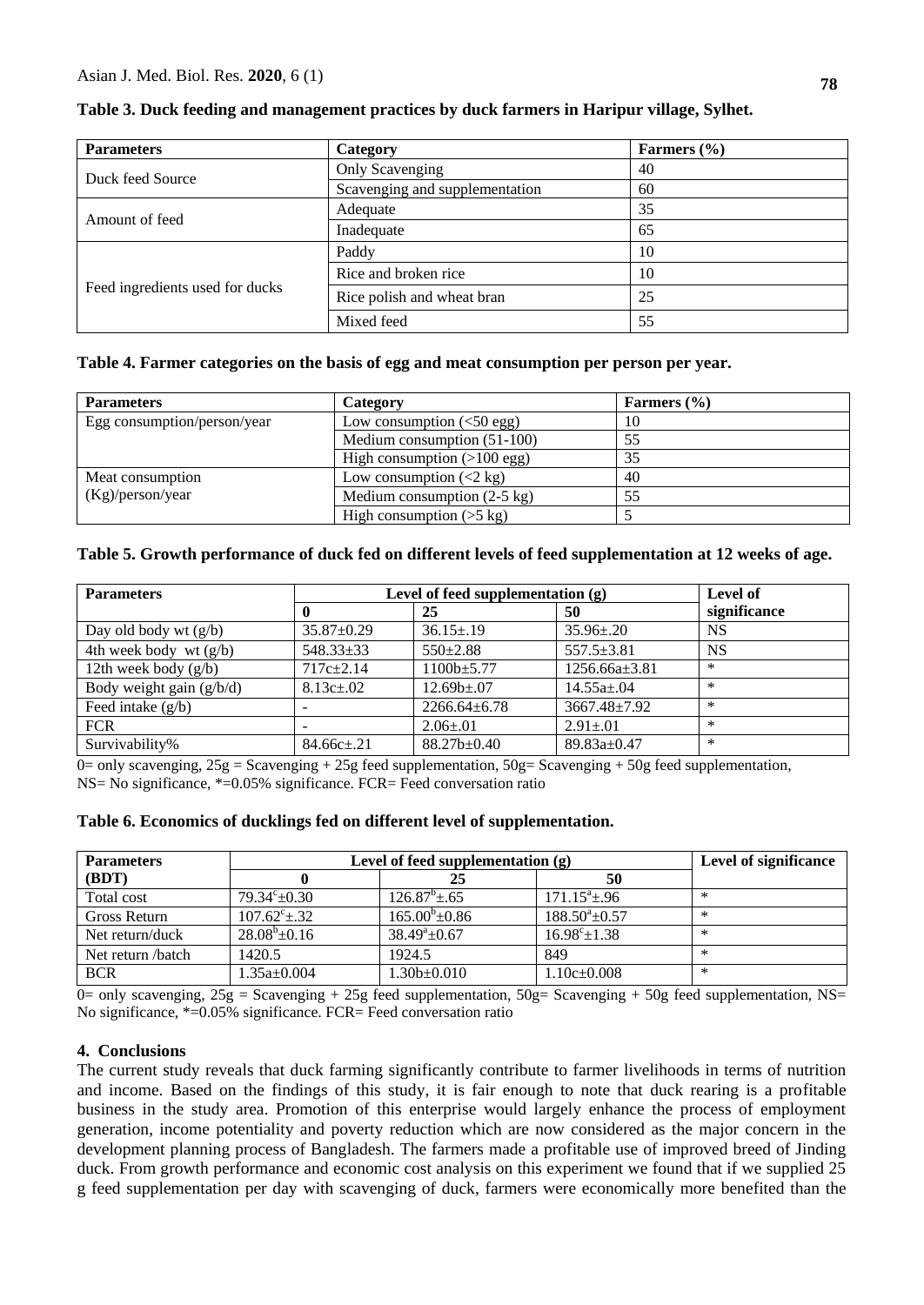other dietary groups. The result revealed that duck interventions improved haor women's source of income and significantly contributes to rural livelihoods.

### **Acknowledgements**

The authors gratefully acknowledge the Ministry of Education, Govt. of the People's Republic of Bangladesh for financing this project.

## **Conflict of interest**

None to declare.

## **References**

- Ahmed S and N Islam, 1986. Backyard Poultry Development Project in 100 villages, sponsored by Bang. Agril. Univ., Mymensingh and assisted by UNICEF, Bangladesh. Proc. 1st Con. Bang. Anim. Husbandry Assoc., Bang. Agri. Res. Council, Dhaka. P. 133-138.
- Adeola O, 2006. Review of research in duck nutrient utilization. Int. J. Poult. Sci., 5: 201-204.
- Alleman F, J Michel, M Chagneau and B Leclercq, 2000. The effect of dietary protein independent of essensial amino acids on growth and body composition in genetically lean and fat chickens. Br. Poult. Sci., 41: 214- 218.
- Arboleda CR, 1990. Development of Duck Industry in Bangladesh. A discussion paper presented to selected government officers, at the Department of Livestock Services, Pashu Sampad Bhaban, Dhaka, October 30.
- AOAC, 2004. Official Methods of Analysis. Association of the Official Agricultural Chemists. Washington, D.C. 1-34.
- Biswas MSA, SD Chowdhury, MG Mustafa and J Bell, 2005. Availability and nutrient of scavengable feed resources and crop and gizzard contents of scavenging ducks in Bangladesh. Proceedings of the Fourth International Poultry Show and Seminar, World's Poultry Science Association, Bangladesh Branch, pp. 167- 172.
- Bons A, R Timmler and H Jeroch, 2002. Lysine requirement of growing ducks. Br. Poult. Sci., 43: 677-686.
- FAO, 1989. Production Year Book*.* Food and Agricultural Organization, 50: 216-219.
- Chakravathi PV and B Mohan, 2014. Comparison of performance of Khaki Campbell Ducks under organized farm and field conditions. Shanlax International Journal of Veterinary Science, 2: 1-3.
- DLS, 2019. Annual Progress Report. Department of Livestock Services., Farm gate, Dhaka.
- Dorup I, 2004. The impact of minerals and micronutrients on growth control. In: te Pas, MFW, Everts ME, Haagsman HP, editors. Muscle development of livestock animal's physiology, genetics and meat quality. Oxford (UK): CABI Publishing, CAB International Wallingford Oxfordshie OX10 8 DE. p. 125-136.
- Fulbert AC, Ngokaka and P Mompoundza, 2009. Productivity of Khaki Campbell Ducks under the Local Agricultural Produce and by Products in the Breeding Conditions of Brazzaville- Congo. Pak. J. Nutr., 8: 1910-1914.
- Hamid MA, SMRK Chowdhary and SD Choudhury, 1988. A comparative study on the performances of growing ducklings Khaki Campbell, Indian Runner and Indigenous ducks under farm conditions. Indian journal of Poultry Science, 23: 118-121.
- Huque KS and N Sultana, 2002. Study on the existing duck production systems in Bangladesh. A report of Bangladesh Livestock Research Institute, Bangladesh.
- Huque KS, MSK Sarker, QME Huque and MN Islam, 2001. Duck production in the Sylhet basin of Bangladesh prospects and problems. Proceeding of WPSA. 2<sup>nd</sup> International poultry show and seminar, February 16-17: 40-51.
- Huque QME and MJ Hossain, 1991. Production potentiality of ducks of three genotypes under scavenging system of management. Bang. J. Anim. Sci., 20: 119-122.
- Huque QME, 1999. Nutritional Status of family poultry in Bangladesh. Livestock Research for Rural Development*,* (II) 3. http:// [www.cipav.org.co/Irrd/Irrd 11/3/hup113.htm](http://www.cipav.org.co/Irrd/Irrd%2011/3/hup113.htm)
- Huque QME, MA Ukil and MJ Hossain, 1993. Supplementary feeding for laying ducks under scavenging condition. Bangladesh Journal of Livestock Research, 1: 57–62.
- Hall WC and J Hackskaylo, 1963. Methods and Procedure for Plant Biochemical and Physical Research*.* The Exchange Store, College Station, Texas. pp. 9-16.
- Islam MA, MAR Howlider, MA Alam, MA Heyamet and M Debnath, 2016. Present status, problem and prospect of duck farming in rural areas of Mymensingh district, Bangladesh. Asian J. Med. Biol. Res., 2: 202- 212.